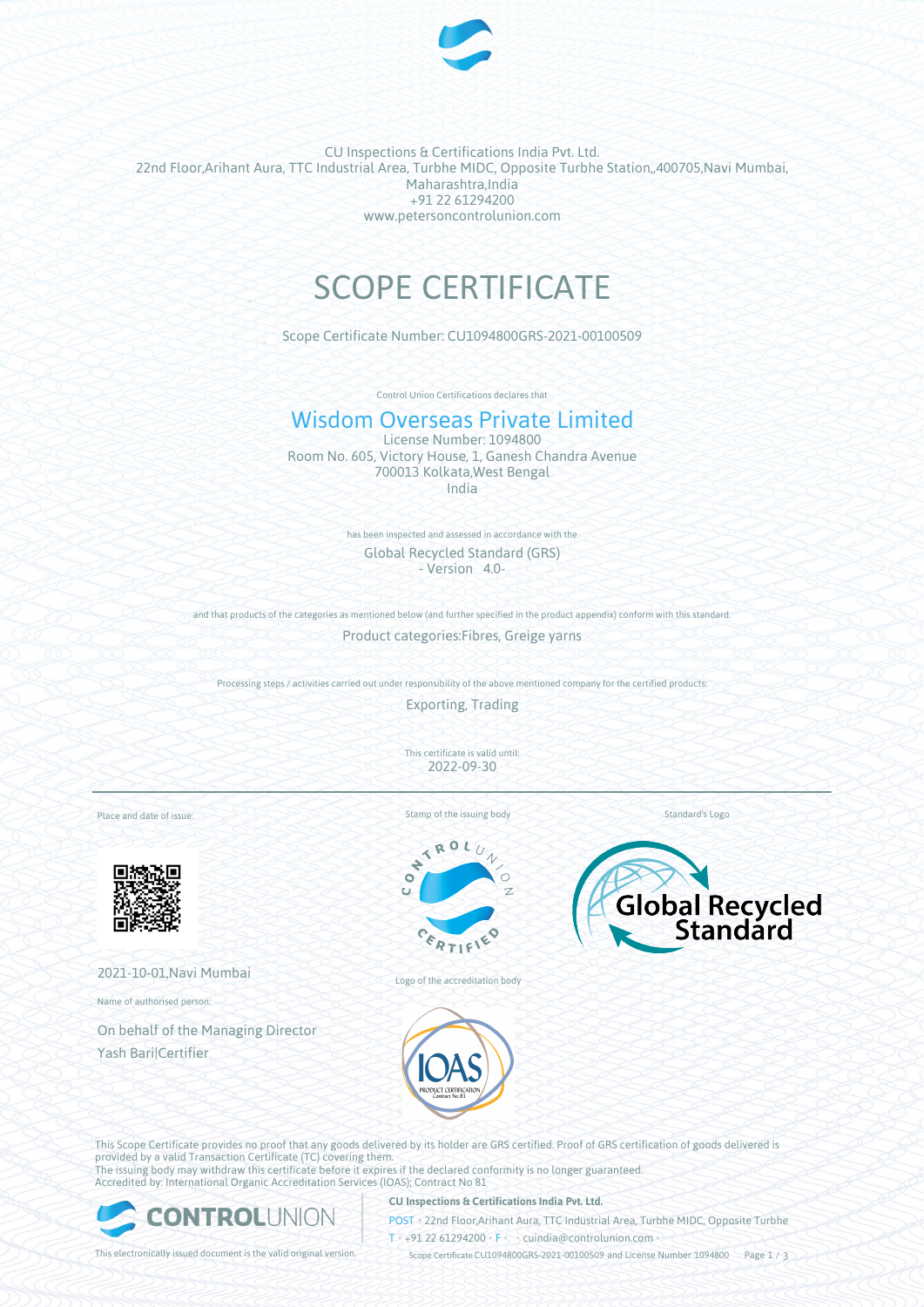

## CU Inspections & Certifications India Pvt. Ltd. 22nd Floor,Arihant Aura, TTC Industrial Area, Turbhe MIDC, Opposite Turbhe Station,,400705,Navi Mumbai, Maharashtra, India +91 22 61294200 www.petersoncontrolunion.com

## **Wisdom Overseas Private Limited Global Recycled Standard (GRS)**

## **Products Appendix to Certificate no.CU1094800GRS-2021-00100509**

In specific the certificate covers the following products:

| <b>Product category</b> | <b>Product details</b> | <b>Material composition</b>            | Label grade   |
|-------------------------|------------------------|----------------------------------------|---------------|
| Fibres                  | Staple fibers          | 100.0%Recycled Post-Consumer Cotton    | Post-Consumer |
| Fibres                  | Staple fibers          | 100.0%Recycled Post-Consumer Polyester | Post-Consumer |
| Greige yarns            | Carded yarns           | 100.0%Recycled Post-Consumer Polyester | Post-Consumer |
| Greige yarns            | Combed yarns           | 100.0%Recycled Post-Consumer Polyester | Post-Consumer |
|                         |                        |                                        |               |

Place and date of issue:



2021-10-01,Navi Mumbai

Name of authorised person:

On behalf of the Managing Director Yash Bari|Certifier

#### Stamp of the issuing body



Logo of the accreditation body